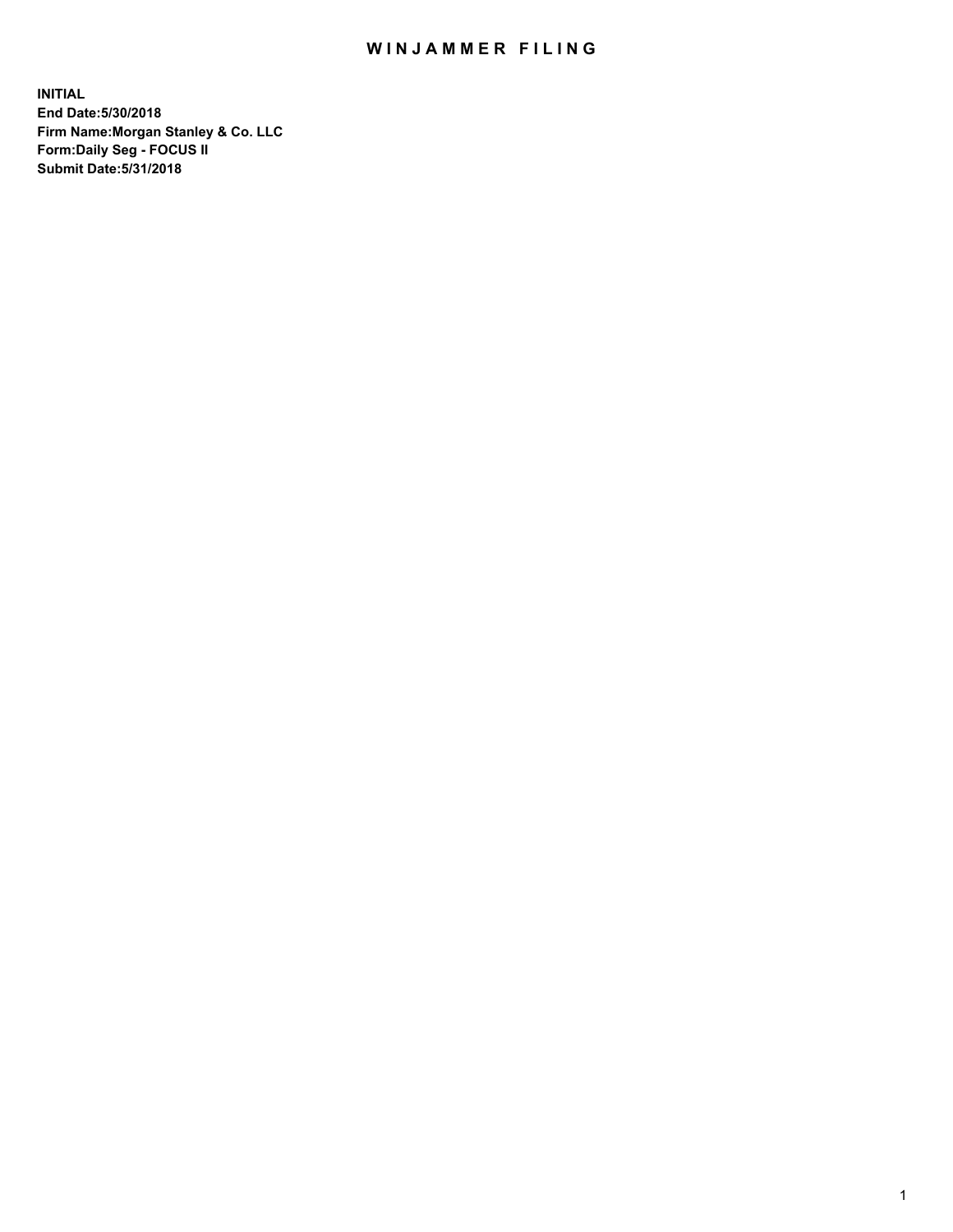## **INITIAL End Date:5/30/2018 Firm Name:Morgan Stanley & Co. LLC Form:Daily Seg - FOCUS II Submit Date:5/31/2018 Daily Segregation - Cover Page**

| Name of Company<br><b>Contact Name</b><br><b>Contact Phone Number</b><br><b>Contact Email Address</b>                                                                                                                                                                                                                         | Morgan Stanley & Co. LLC<br>Ikram Shah<br>212-276-0963<br>lkram.shah@morganstanley.com |
|-------------------------------------------------------------------------------------------------------------------------------------------------------------------------------------------------------------------------------------------------------------------------------------------------------------------------------|----------------------------------------------------------------------------------------|
| FCM's Customer Segregated Funds Residual Interest Target (choose one):<br>a. Minimum dollar amount: ; or<br>b. Minimum percentage of customer segregated funds required:%; or<br>c. Dollar amount range between: and; or<br>d. Percentage range of customer segregated funds required between:% and%.                         | 280,000,000<br>00<br>00                                                                |
| FCM's Customer Secured Amount Funds Residual Interest Target (choose one):<br>a. Minimum dollar amount: ; or<br>b. Minimum percentage of customer secured funds required:%; or<br>c. Dollar amount range between: and; or<br>d. Percentage range of customer secured funds required between:% and%.                           | 140,000,000<br>0 <sub>0</sub><br>0 <sub>0</sub>                                        |
| FCM's Cleared Swaps Customer Collateral Residual Interest Target (choose one):<br>a. Minimum dollar amount: ; or<br>b. Minimum percentage of cleared swaps customer collateral required:%; or<br>c. Dollar amount range between: and; or<br>d. Percentage range of cleared swaps customer collateral required between:% and%. | 92,000,000<br>0 <sub>0</sub><br><u>00</u>                                              |

Attach supporting documents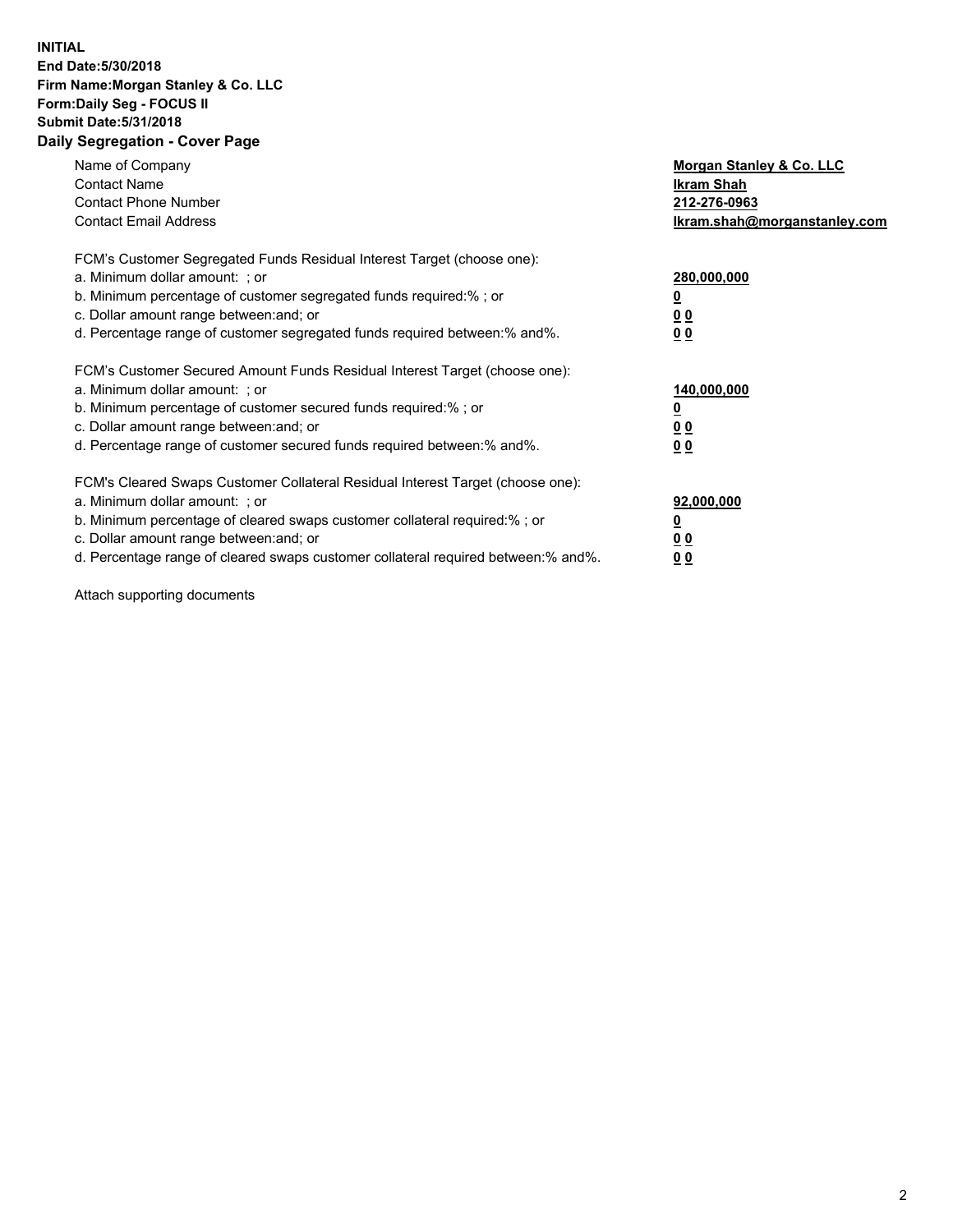## **INITIAL End Date:5/30/2018 Firm Name:Morgan Stanley & Co. LLC Form:Daily Seg - FOCUS II Submit Date:5/31/2018 Daily Segregation - Secured Amounts**

Foreign Futures and Foreign Options Secured Amounts Amount required to be set aside pursuant to law, rule or regulation of a foreign government or a rule of a self-regulatory organization authorized thereunder

- 1. Net ledger balance Foreign Futures and Foreign Option Trading All Customers A. Cash **3,580,931,964** [7315]
	- B. Securities (at market) **2,029,934,983** [7317]
- 2. Net unrealized profit (loss) in open futures contracts traded on a foreign board of trade **-119,503,290** [7325]
- 3. Exchange traded options
	- a. Market value of open option contracts purchased on a foreign board of trade **29,935,193** [7335]
	- b. Market value of open contracts granted (sold) on a foreign board of trade **-25,660,611** [7337]
- 4. Net equity (deficit) (add lines 1. 2. and 3.) **5,495,638,239** [7345]
- 5. Account liquidating to a deficit and account with a debit balances gross amount **92,374,498** [7351] Less: amount offset by customer owned securities **-89,619,112** [7352] **2,755,386**
- 6. Amount required to be set aside as the secured amount Net Liquidating Equity Method (add lines 4 and 5)
- 7. Greater of amount required to be set aside pursuant to foreign jurisdiction (above) or line 6.

## FUNDS DEPOSITED IN SEPARATE REGULATION 30.7 ACCOUNTS

- 1. Cash in banks
	- A. Banks located in the United States **546,419,917** [7500]
	- B. Other banks qualified under Regulation 30.7 **822,393,955** [7520] **1,368,813,872**
- 2. Securities
	- A. In safekeeping with banks located in the United States **35,620,870** [7540]
	- B. In safekeeping with other banks qualified under Regulation 30.7 **0** [7560] **35,620,870** [7570]
- 3. Equities with registered futures commission merchants
	-
	-
	- C. Unrealized gain (loss) on open futures contracts **-52,016** [7600]
	- D. Value of long option contracts **0** [7610]
- E. Value of short option contracts **0** [7615] **5,990,081** [7620]
- 4. Amounts held by clearing organizations of foreign boards of trade
	-
	-
	- C. Amount due to (from) clearing organization daily variation **0** [7660]
	- D. Value of long option contracts **0** [7670]
	- E. Value of short option contracts **0** [7675] **0** [7680]
- 5. Amounts held by members of foreign boards of trade
	-
	-
	- C. Unrealized gain (loss) on open futures contracts **-119,451,274** [7720]
	- D. Value of long option contracts **29,935,193** [7730]
	- E. Value of short option contracts **-25,660,611** [7735] **4,280,614,446**
- 6. Amounts with other depositories designated by a foreign board of trade **0** [7760]
- 7. Segregated funds on hand **0** [7765]
- 8. Total funds in separate section 30.7 accounts **5,691,039,269** [7770]
- 9. Excess (deficiency) Set Aside for Secured Amount (subtract line 7 Secured Statement Page 1 from Line 8)
- 10. Management Target Amount for Excess funds in separate section 30.7 accounts **140,000,000** [7780]
- 11. Excess (deficiency) funds in separate 30.7 accounts over (under) Management Target **52,645,644** [7785]

**0** [7305]

[7354] **5,498,393,625** [7355]

**5,498,393,625** [7360]

[7530]

 A. Cash **6,042,097** [7580] B. Securities **0** [7590]

 A. Cash **0** [7640] B. Securities **0** [7650]

 A. Cash **2,401,477,025** [7700] B. Securities **1,994,314,113** [7710] [7740] **192,645,644** [7380]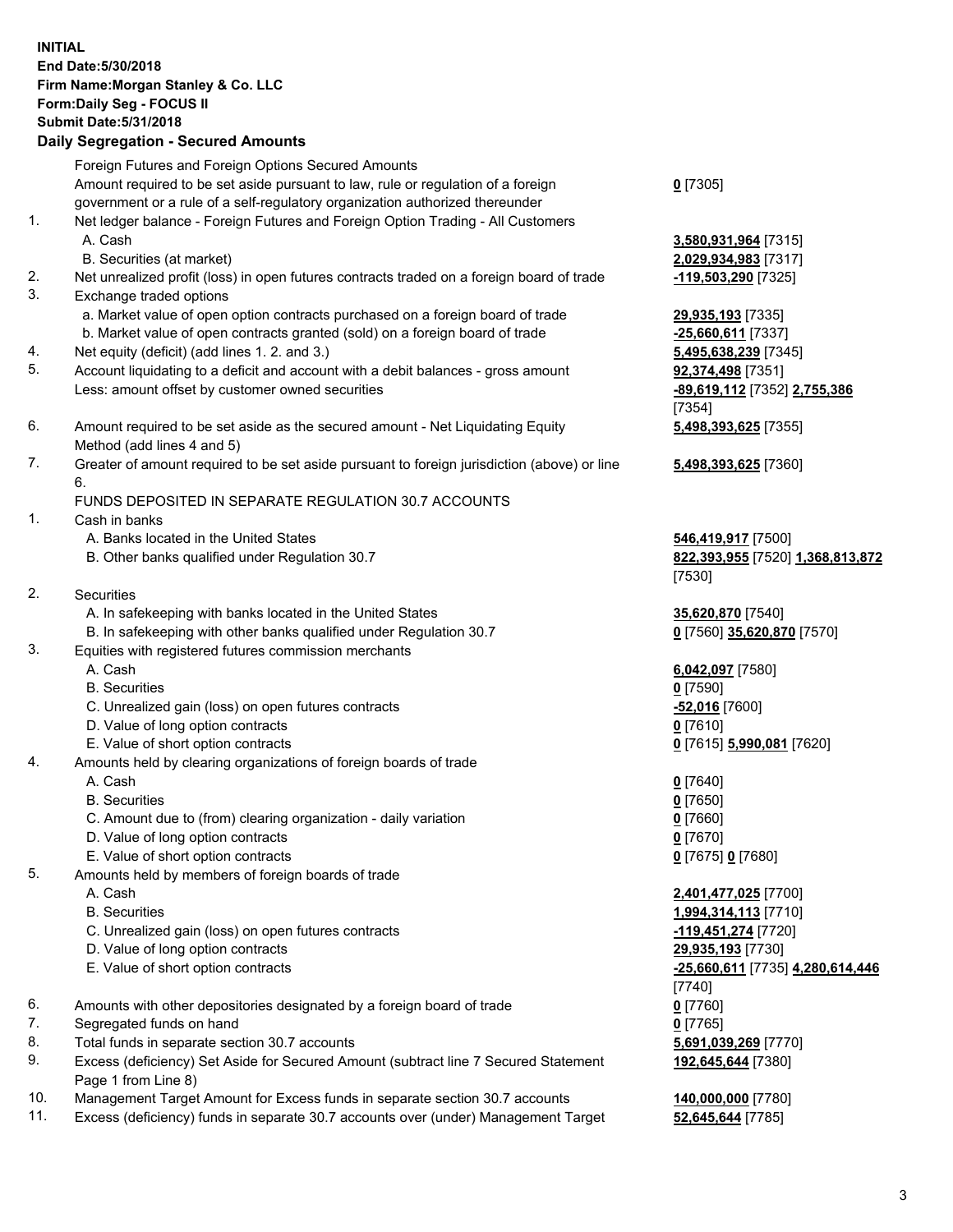**INITIAL End Date:5/30/2018 Firm Name:Morgan Stanley & Co. LLC Form:Daily Seg - FOCUS II Submit Date:5/31/2018 Daily Segregation - Segregation Statement** SEGREGATION REQUIREMENTS(Section 4d(2) of the CEAct) 1. Net ledger balance A. Cash **9,776,022,205** [7010] B. Securities (at market) **5,583,725,592** [7020] 2. Net unrealized profit (loss) in open futures contracts traded on a contract market **581,845,324** [7030] 3. Exchange traded options A. Add market value of open option contracts purchased on a contract market **426,380,261** [7032] B. Deduct market value of open option contracts granted (sold) on a contract market **-589,887,938** [7033] 4. Net equity (deficit) (add lines 1, 2 and 3) **15,778,085,444** [7040] 5. Accounts liquidating to a deficit and accounts with debit balances - gross amount **564,319,106** [7045] Less: amount offset by customer securities **-553,751,982** [7047] **10,567,124** [7050] 6. Amount required to be segregated (add lines 4 and 5) **15,788,652,568** [7060] FUNDS IN SEGREGATED ACCOUNTS 7. Deposited in segregated funds bank accounts A. Cash **4,124,961,309** [7070] B. Securities representing investments of customers' funds (at market) **0** [7080] C. Securities held for particular customers or option customers in lieu of cash (at market) **1,086,865,793** [7090] 8. Margins on deposit with derivatives clearing organizations of contract markets A. Cash **6,448,436,491** [7100] B. Securities representing investments of customers' funds (at market) **0** [7110] C. Securities held for particular customers or option customers in lieu of cash (at market) **4,496,859,799** [7120] 9. Net settlement from (to) derivatives clearing organizations of contract markets **114,041,735** [7130] 10. Exchange traded options A. Value of open long option contracts **426,380,261** [7132] B. Value of open short option contracts **-589,887,938** [7133] 11. Net equities with other FCMs A. Net liquidating equity **6,016,916** [7140] B. Securities representing investments of customers' funds (at market) **0** [7160] C. Securities held for particular customers or option customers in lieu of cash (at market) **0** [7170] 12. Segregated funds on hand **0** [7150] 13. Total amount in segregation (add lines 7 through 12) **16,113,674,366** [7180] 14. Excess (deficiency) funds in segregation (subtract line 6 from line 13) **325,021,798** [7190]

- 15. Management Target Amount for Excess funds in segregation **280,000,000** [7194]
- 16. Excess (deficiency) funds in segregation over (under) Management Target Amount Excess

**45,021,798** [7198]